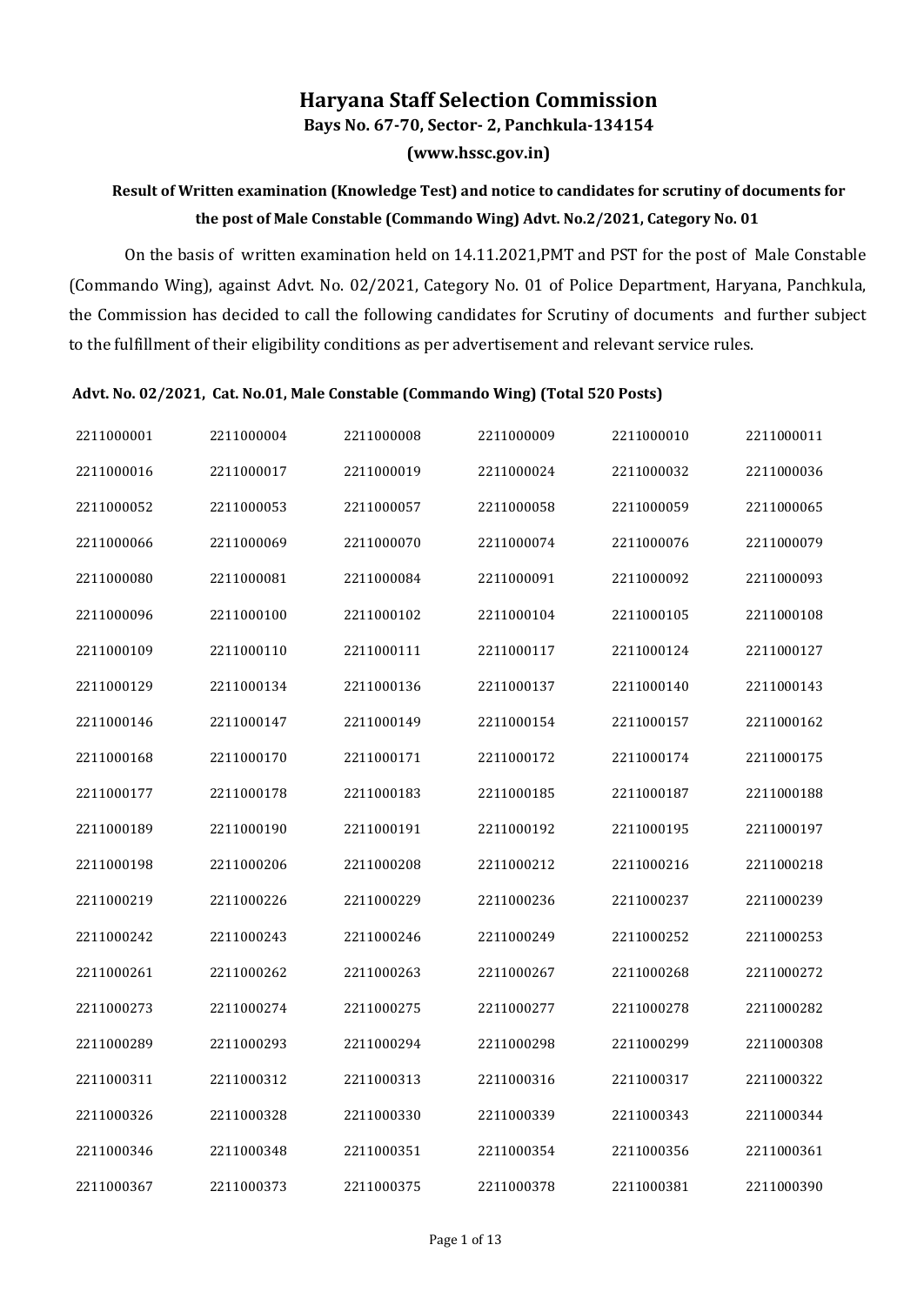| 2211000392 | 2211000394 | 2211000397 | 2211000398 | 2211000401 | 2211000403 |
|------------|------------|------------|------------|------------|------------|
| 2211000404 | 2211000409 | 2211000410 | 2211000422 | 2211000425 | 2211000428 |
| 2211000429 | 2211000434 | 2211000435 | 2211000436 | 2211000438 | 2211000444 |
| 2211000453 | 2211000457 | 2211000459 | 2211000463 | 2211000465 | 2211000468 |
| 2211000469 | 2211000470 | 2211000474 | 2211000479 | 2211000487 | 2211000488 |
| 2211000490 | 2211000491 | 2211000492 | 2211000506 | 2211000507 | 2211000515 |
| 2211000527 | 2211000529 | 2211000531 | 2211000536 | 2211000537 | 2211000540 |
| 2211000542 | 2211000543 | 2211000545 | 2211000548 | 2211000551 | 2211000556 |
| 2211000563 | 2211000564 | 2211000569 | 2211000574 | 2211000578 | 2211000582 |
| 2211000585 | 2211000586 | 2211000587 | 2211000590 | 2211000591 | 2211000594 |
| 2211000599 | 2211000603 | 2211000606 | 2211000608 | 2211000613 | 2211000630 |
| 2211000632 | 2211000634 | 2211000635 | 2211000637 | 2211000638 | 2211000639 |
| 2211000640 | 2211000643 | 2211000644 | 2211000653 | 2211000655 | 2211000657 |
| 2211000660 | 2211000678 | 2211000679 | 2211000683 | 2211000688 | 2211000689 |
| 2211000695 | 2211000701 | 2211000703 | 2211000709 | 2211000711 | 2211000720 |
| 2211000725 | 2211000727 | 2211000734 | 2211000738 | 2211000747 | 2211000748 |
| 2211000756 | 2211000758 | 2211000764 | 2211000769 | 2211000770 | 2211000771 |
| 2211000778 | 2211000779 | 2211000784 | 2211000786 | 2211000789 | 2211000799 |
| 2211000802 | 2211000807 | 2211000814 | 2211000815 | 2211000816 | 2211000819 |
| 2211000823 | 2211000824 | 2211000825 | 2211000826 | 2211000829 | 2211000834 |
| 2211000837 | 2211000841 | 2211000845 | 2211000846 | 2211000849 | 2211000851 |
| 2211000856 | 2211000864 | 2211000866 | 2211000867 | 2211000868 | 2211000872 |
| 2211000874 | 2211000879 | 2211000884 | 2211000887 | 2211000888 | 2211000894 |
| 2211000895 | 2211000897 | 2211000898 | 2211000900 | 2211000901 | 2211000903 |
| 2211000906 | 2211000908 | 2211000910 | 2211000914 | 2211000917 | 2211000921 |
| 2211000927 | 2211000929 | 2211000931 | 2211000932 | 2211000934 | 2211000935 |
| 2211000938 | 2211000942 | 2211000943 | 2211000944 | 2211000948 | 2211000950 |
| 2211000951 | 2211000952 | 2211000957 | 2211000958 | 2211000959 | 2211000961 |
| 2211000962 | 2211000963 | 2211000968 | 2211000969 | 2211000974 | 2211000983 |
| 2211000989 | 2211000993 | 2211001000 | 2211001001 | 2211001006 | 2211001014 |
| 2211001016 | 2211001022 | 2211001024 | 2211001031 | 2211001035 | 2211001036 |
| 2211001041 | 2211001043 | 2211001047 | 2211001051 | 2211001053 | 2211001056 |
|            |            |            |            |            |            |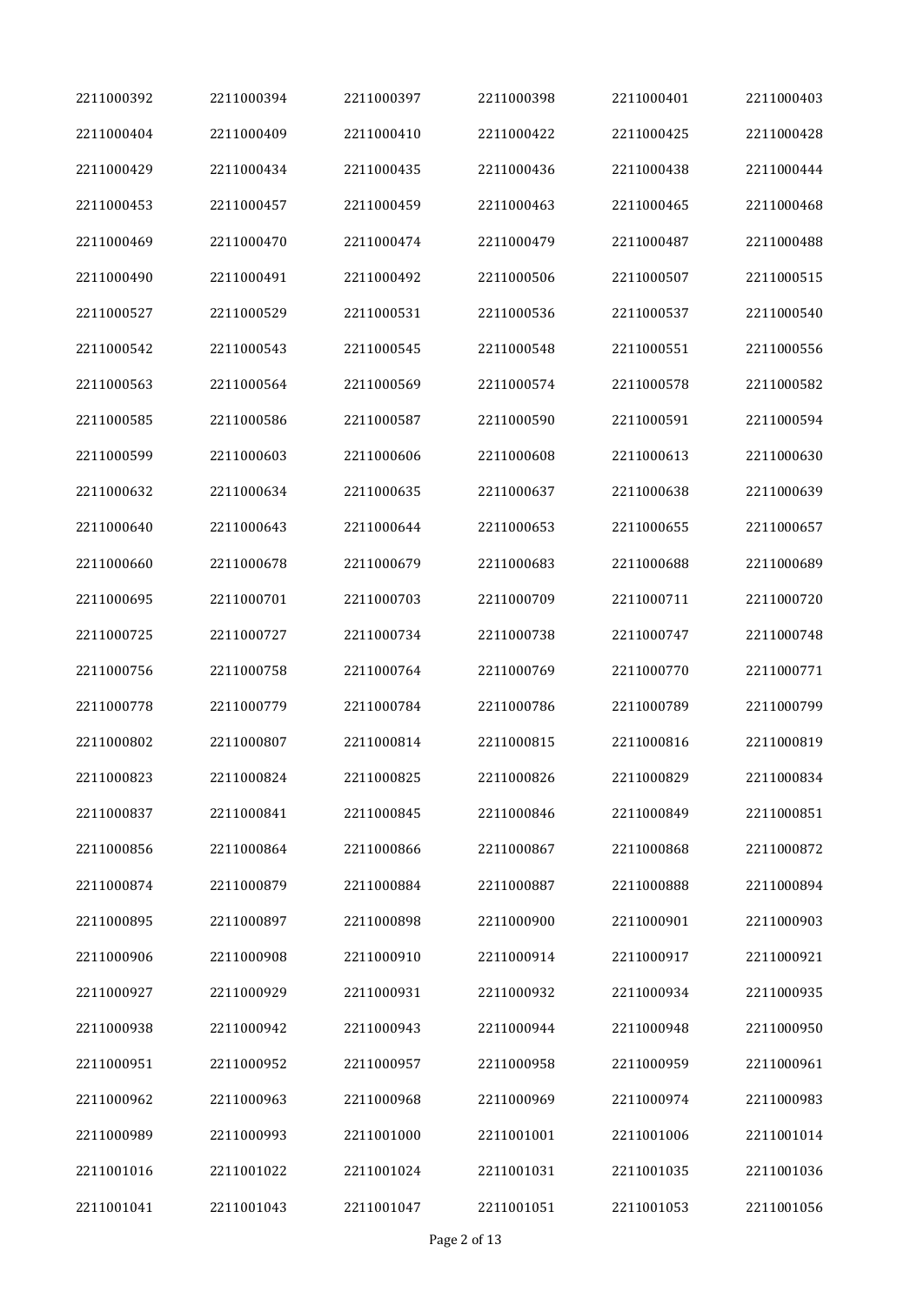| 2211001057 | 2211001058 | 2211001059 | 2211001061 | 2211001063 | 2211001065 |
|------------|------------|------------|------------|------------|------------|
| 2211001068 | 2211001069 | 2211001074 | 2211001075 | 2211001077 | 2211001078 |
| 2211001083 | 2211001084 | 2211001089 | 2211001091 | 2211001093 | 2211001095 |
| 2211001104 | 2211001105 | 2211001107 | 2211001110 | 2211001113 | 2211001119 |
| 2211001125 | 2211001126 | 2211001129 | 2211001130 | 2211001137 | 2211001138 |
| 2211001139 | 2211001141 | 2211001144 | 2211001145 | 2211001146 | 2211001148 |
| 2211001152 | 2211001153 | 2211001154 | 2211001156 | 2211001159 | 2211001162 |
| 2211001164 | 2211001165 | 2211001167 | 2211001168 | 2211001173 | 2211001174 |
| 2211001175 | 2211001179 | 2211001182 | 2211001186 | 2211001190 | 2211001196 |
| 2211001200 | 2211001204 | 2211001211 | 2211001217 | 2211001220 | 2211001221 |
| 2211001223 | 2211001227 | 2211001229 | 2211001231 | 2211001234 | 2211001235 |
| 2211001237 | 2211001245 | 2211001248 | 2211001252 | 2211001258 | 2211001262 |
| 2211001265 | 2211001267 | 2211001269 | 2211001270 | 2211001280 | 2211001282 |
| 2211001283 | 2211001286 | 2211001287 | 2211001289 | 2211001290 | 2211001293 |
| 2211001300 | 2211001301 | 2211001314 | 2211001317 | 2211001318 | 2211001321 |
| 2211001324 | 2211001331 | 2211001334 | 2211001336 | 2211001342 | 2211001343 |
| 2211001344 | 2211001346 | 2211001349 | 2211001350 | 2211001358 | 2211001362 |
| 2211001363 | 2211001372 | 2211001374 | 2211001376 | 2211001377 | 2211001385 |
| 2211001388 | 2211001392 | 2211001395 | 2211001396 | 2211001404 | 2211001405 |
| 2211001408 | 2211001410 | 2211001413 | 2211001414 | 2211001419 | 2211001421 |
| 2211001423 | 2211001425 | 2211001432 | 2211001434 | 2211001437 | 2211001442 |
| 2211001444 | 2211001446 | 2211001448 | 2211001449 | 2211001451 | 2211001454 |
| 2211001455 | 2211001459 | 2211001460 | 2211001461 | 2211001463 | 2211001466 |
| 2211001468 | 2211001469 | 2211001472 | 2211001473 | 2211001474 | 2211001479 |
| 2211001481 | 2211001483 | 2211001485 | 2211001486 | 2211001487 | 2211001501 |
| 2211001508 | 2211001515 | 2211001525 | 2211001530 | 2211001534 | 2211001544 |
| 2211001546 | 2211001550 | 2211001553 | 2211001556 | 2211001562 | 2211001567 |
| 2211001571 | 2211001576 | 2211001578 | 2211001586 | 2211001589 | 2211001591 |
| 2211001593 | 2211001594 | 2211001598 | 2211001600 | 2211001605 | 2211001606 |
| 2211001608 | 2211001614 | 2211001615 | 2211001621 | 2211001625 | 2211001628 |
| 2211001629 | 2211001632 | 2211001635 | 2211001637 | 2211001640 | 2211001641 |
| 2211001642 | 2211001646 | 2211001647 | 2211001656 | 2211001660 | 2211001665 |
|            |            |            |            |            |            |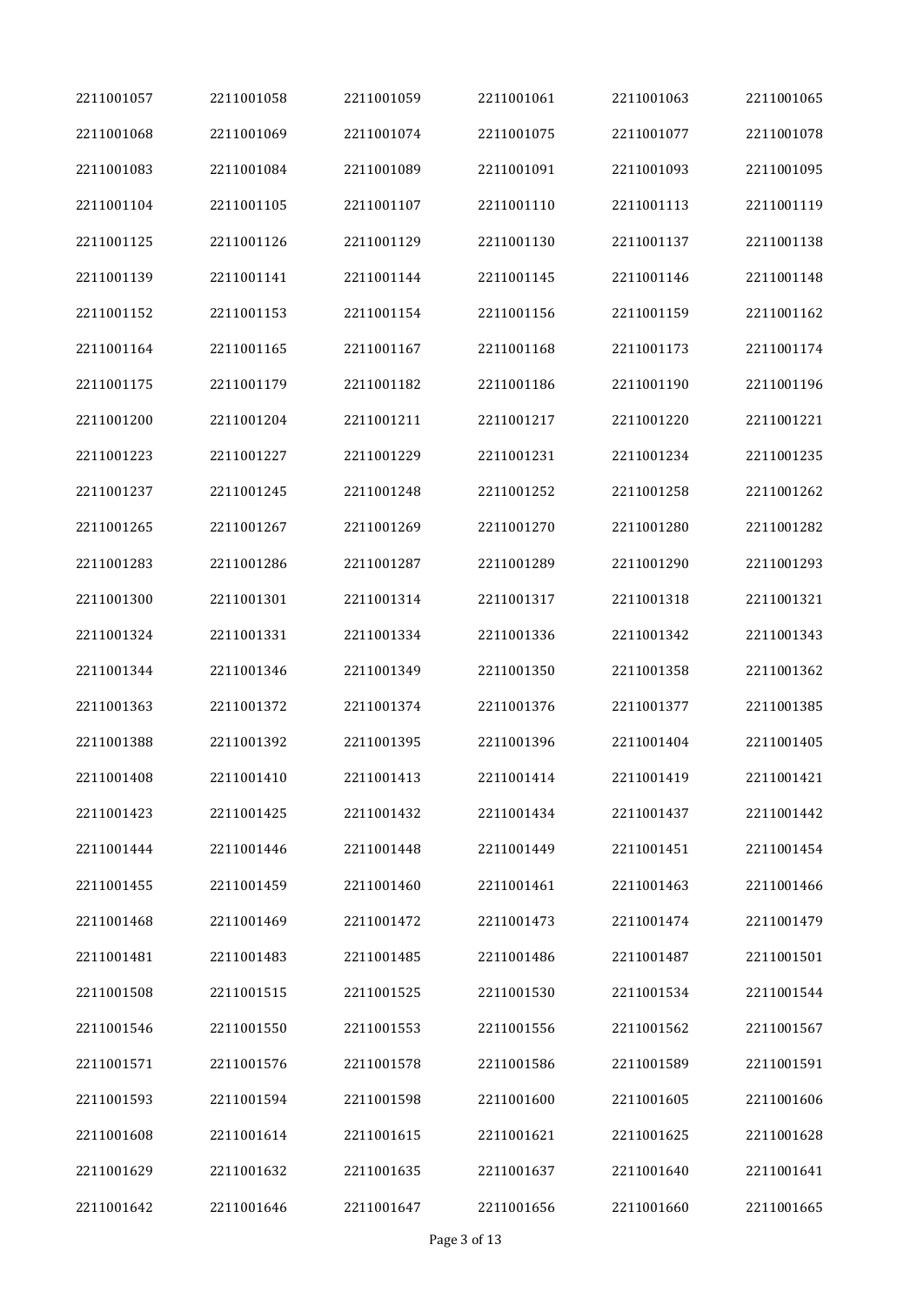| 2211001666 | 2211001668 | 2211001669 | 2211001670 | 2211001671 | 2211001672 |
|------------|------------|------------|------------|------------|------------|
| 2211001677 | 2211001678 | 2211001682 | 2211001692 | 2211001693 | 2211001697 |
| 2211001699 | 2211001700 | 2211001705 | 2211001706 | 2211001708 | 2211001709 |
| 2211001710 | 2211001712 | 2211001717 | 2211001718 | 2211001721 | 2211001722 |
| 2211001724 | 2211001726 | 2211001733 | 2211001738 | 2211001743 | 2211001745 |
| 2211001746 | 2211001747 | 2211001754 | 2211001756 | 2211001773 | 2211001777 |
| 2211001784 | 2211001791 | 2211001793 | 2211001798 | 2211001799 | 2211001800 |
| 2211001815 | 2211001820 | 2211001824 | 2211001827 | 2211001834 | 2211001838 |
| 2211001840 | 2211001843 | 2211001845 | 2211001846 | 2211001850 | 2211001854 |
| 2211001855 | 2211001856 | 2211001858 | 2211001862 | 2211001863 | 2211001865 |
| 2211001868 | 2211001871 | 2211001872 | 2211001873 | 2211001874 | 2211001878 |
| 2211001879 | 2211001881 | 2211001885 | 2211001887 | 2211001888 | 2211001893 |
| 2211001897 | 2211001900 | 2211001904 | 2211001906 | 2211001907 | 2211001912 |
| 2211001915 | 2211001917 | 2211001925 | 2211001927 | 2211001932 | 2211001934 |
| 2211001935 | 2211001937 | 2211001939 | 2211001943 | 2211001947 | 2211001952 |
| 2211001954 | 2211001955 | 2211001962 | 2211001969 | 2211001971 | 2211001972 |
| 2211001977 | 2211001978 | 2211001981 | 2211001987 | 2211001994 | 2211001998 |
| 2211002002 | 2211002005 | 2211002026 | 2211002037 | 2211002038 | 2211002046 |
| 2211002047 | 2211002051 | 2211002055 | 2211002063 | 2211002067 | 2211002068 |
| 2211002070 | 2211002087 | 2211002088 | 2211002091 | 2211002098 | 2211002100 |
| 2211002111 | 2211002118 | 2211002120 | 2211002124 | 2211002125 | 2211002130 |
| 2211002131 | 2211002132 | 2211002133 | 2211002135 | 2211002137 | 2211002140 |
| 2211002147 | 2211002154 | 2211002159 | 2211002168 | 2211002169 | 2211002180 |
| 2211002184 | 2211002185 | 2211002187 | 2211002188 | 2211002191 | 2211002197 |
| 2211002200 | 2211002219 | 2211002224 | 2211002230 | 2211002234 | 2211002237 |
| 2211002241 | 2211002243 | 2211002245 | 2211002253 | 2211002256 | 2211002257 |
| 2211002268 | 2211002269 | 2211002271 | 2211002272 | 2211002273 | 2211002287 |
| 2211002292 | 2211002294 | 2211002295 | 2211002296 | 2211002297 | 2211002304 |
| 2211002307 | 2211002308 | 2211002317 | 2211002318 | 2211002320 | 2211002322 |
| 2211002323 | 2211002335 | 2211002336 | 2211002338 | 2211002345 | 2211002346 |
| 2211002348 | 2211002356 | 2211002362 | 2211002364 | 2211002368 | 2211002371 |
| 2211002372 | 2211002374 | 2211002375 | 2211002378 | 2211002380 | 2211002384 |
|            |            |            |            |            |            |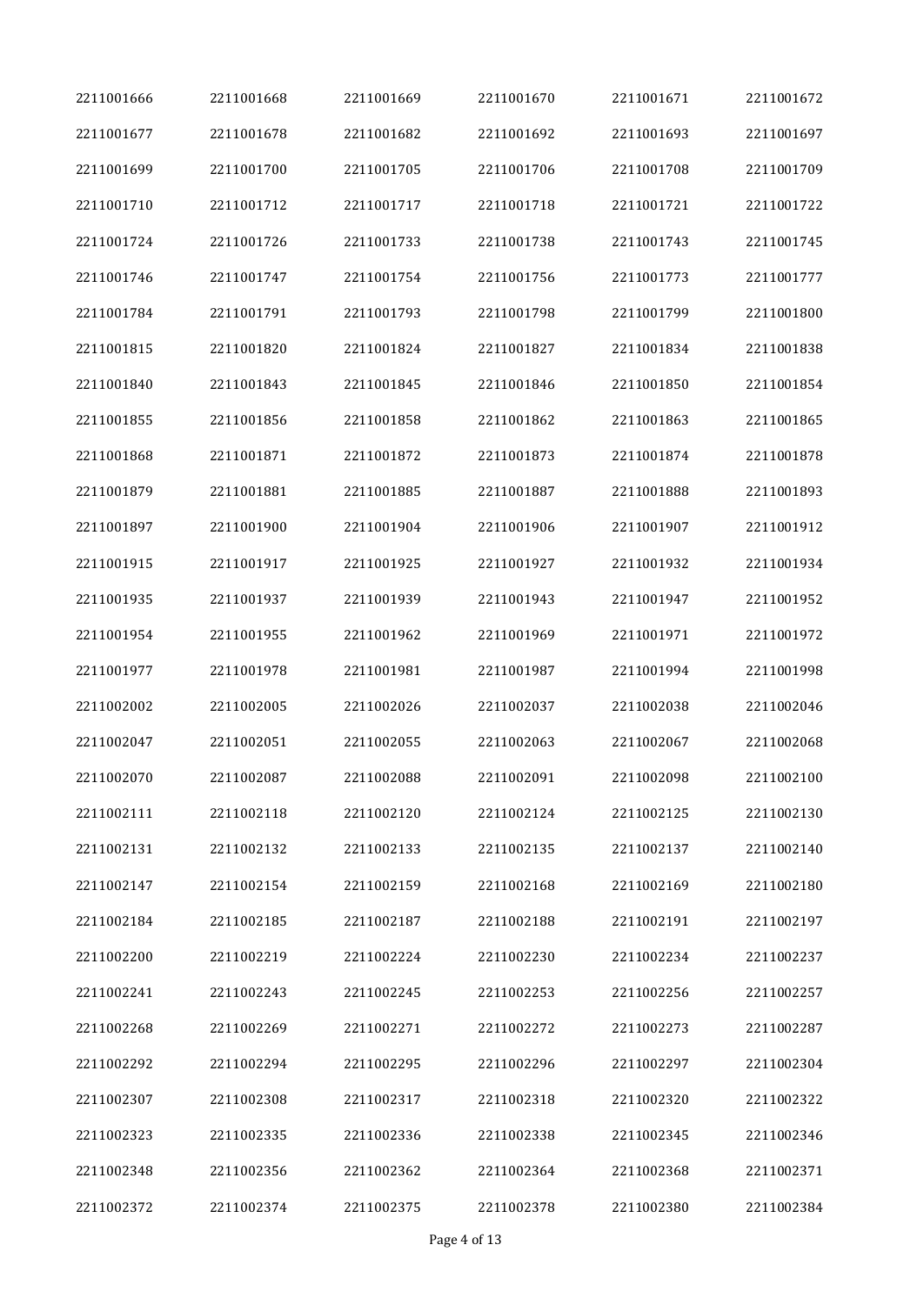| 2211002390 | 2211002396 | 2211002400 | 2211002401 | 2211002402 | 2211002411 |
|------------|------------|------------|------------|------------|------------|
| 2211002415 | 2211002417 | 2211002418 | 2211002419 | 2211002421 | 2211002423 |
| 2211002430 | 2211002432 | 2211002437 | 2211002442 | 2211002446 | 2211002447 |
| 2211002448 | 2211002453 | 2211002456 | 2211002458 | 2211002459 | 2211002461 |
| 2211002462 | 2211002466 | 2211002469 | 2211002471 | 2211002481 | 2211002489 |
| 2211002491 | 2211002497 | 2211002498 | 2211002501 | 2211002503 | 2211002507 |
| 2211002515 | 2211002518 | 2211002522 | 2211002523 | 2211002524 | 2211002525 |
| 2211002530 | 2211002532 | 2211002536 | 2211002537 | 2211002539 | 2211002541 |
| 2211002544 | 2211002548 | 2211002553 | 2211002554 | 2211002557 | 2211002561 |
| 2211002564 | 2211002567 | 2211002574 | 2211002578 | 2211002580 | 2211002583 |
| 2211002584 | 2211002585 | 2211002586 | 2211002592 | 2211002593 | 2211002597 |
| 2211002604 | 2211002605 | 2211002606 | 2211002610 | 2211002614 | 2211002616 |
| 2211002617 | 2211002621 | 2211002622 | 2211002625 | 2211002629 | 2211002633 |
| 2211002634 | 2211002637 | 2211002638 | 2211002642 | 2211002643 | 2211002647 |
| 2211002648 | 2211002655 | 2211002666 | 2211002667 | 2211002673 | 2211002676 |
| 2211002679 | 2211002683 | 2211002684 | 2211002685 | 2211002689 | 2211002692 |
| 2211002694 | 2211002699 | 2211002700 | 2211002704 | 2211002711 | 2211002723 |
| 2211002734 | 2211002736 | 2211002745 | 2211002747 | 2211002749 | 2211002750 |
| 2211002757 | 2211002762 | 2211002764 | 2211002765 | 2211002769 | 2211002770 |
| 2211002771 | 2211002773 | 2211002778 | 2211002789 | 2211002791 | 2211002795 |
| 2211002796 | 2211002797 | 2211002798 | 2211002799 | 2211002803 | 2211002805 |
| 2211002807 | 2211002810 | 2211002815 | 2211002816 | 2211002819 | 2211002820 |
| 2211002821 | 2211002822 | 2211002823 | 2211002828 | 2211002829 | 2211002830 |
| 2211002841 | 2211002842 | 2211002845 | 2211002848 | 2211002850 | 2211002852 |
| 2211002854 | 2211002864 | 2211002867 | 2211002874 | 2211002880 | 2211002883 |
| 2211002886 | 2211002888 | 2211002890 | 2211002893 | 2211002899 | 2211002900 |
| 2211002904 | 2211002906 | 2211002913 | 2211002914 | 2211002915 | 2211002924 |
| 2211002928 | 2211002934 | 2211002937 | 2211002940 | 2211002942 | 2211002949 |
| 2211002951 | 2211002954 | 2211002955 | 2211002956 | 2211002958 | 2211002959 |
| 2211002961 | 2211002963 | 2211002964 | 2211002965 | 2211002966 | 2211002967 |
| 2211002974 | 2211002975 | 2211002977 | 2211002978 | 2211002983 | 2211002986 |
| 2211002987 | 2211002988 | 2211002989 | 2211002992 | 2211002995 | 2211002996 |
|            |            |            |            |            |            |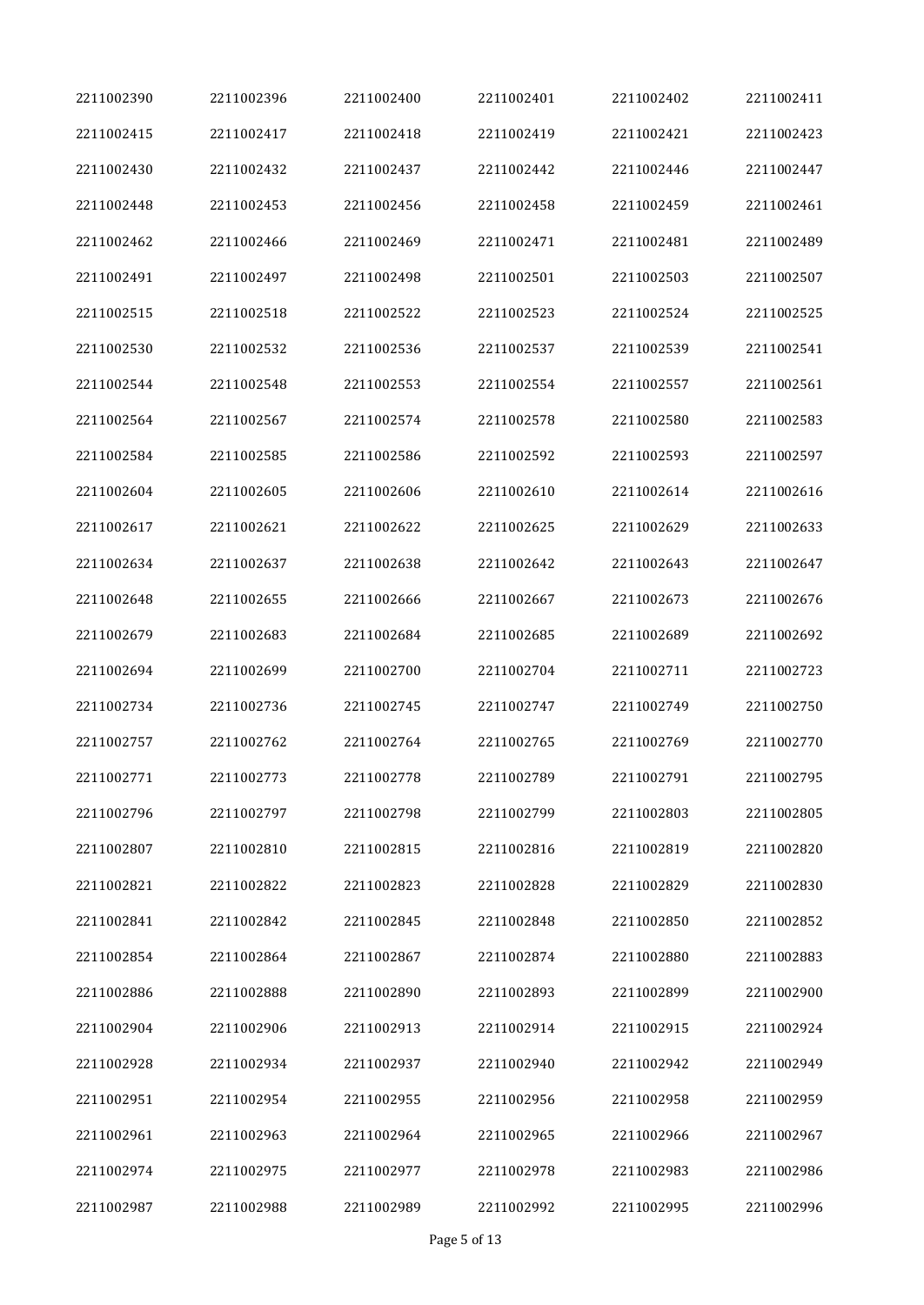| 2211003005 | 2211003006 | 2211003007 | 2211003010 | 2211003014 | 2211003017 |
|------------|------------|------------|------------|------------|------------|
| 2211003018 | 2211003019 | 2211003022 | 2211003023 | 2211003025 | 2211003033 |
| 2211003036 | 2211003039 | 2211003040 | 2211003041 | 2211003046 | 2211003048 |
| 2211003058 | 2211003059 | 2211003063 | 2211003065 | 2211003066 | 2211003073 |
| 2211003074 | 2211003075 | 2211003083 | 2211003086 | 2211003089 | 2211003090 |
| 2211003092 | 2211003096 | 2211003097 | 2211003098 | 2211003100 | 2211003108 |
| 2211003114 | 2211003117 | 2211003118 | 2211003121 | 2211003126 | 2211003130 |
| 2211003132 | 2211003136 | 2211003141 | 2211003142 | 2211003143 | 2211003147 |
| 2211003148 | 2211003149 | 2211003151 | 2211003153 | 2211003155 | 2211003158 |
| 2211003162 | 2211003169 | 2211003172 | 2211003174 | 2211003175 | 2211003178 |
| 2211003181 | 2211003186 | 2211003191 | 2211003194 | 2211003198 | 2211003202 |
| 2211003216 | 2211003218 | 2211003221 | 2211003229 | 2211003230 | 2211003231 |
| 2211003235 | 2211003236 | 2211003237 | 2211003247 | 2211003252 | 2211003253 |
| 2211003254 | 2211003256 | 2211003257 | 2211003262 | 2211003266 | 2211003267 |
| 2211003268 | 2211003272 | 2211003278 | 2211003279 | 2211003280 | 2211003283 |
| 2211003287 | 2211003289 | 2211003290 | 2211003291 | 2211003294 | 2211003296 |
| 2211003304 | 2211003305 | 2211003309 | 2211003312 | 2211003313 | 2211003315 |
| 2211003318 | 2211003322 | 2211003324 | 2211003325 | 2211003329 | 2211003330 |
| 2211003332 | 2211003338 | 2211003339 | 2211003341 | 2211003342 | 2211003343 |
| 2211003345 | 2211003349 | 2211003351 | 2211003353 | 2211003356 | 2211003359 |
| 2211003368 | 2211003369 | 2211003370 | 2211003371 | 2211003374 | 2211003375 |
| 2211003377 | 2211003381 | 2211003383 | 2211003386 | 2211003387 | 2211003388 |
| 2211003390 | 2211003395 | 2211003396 | 2211003398 | 2211003401 | 2211003410 |
| 2211003417 | 2211003426 | 2211003436 | 2211003437 | 2211003440 | 2211003442 |
| 2211003443 | 2211003450 | 2211003454 | 2211003455 | 2211003456 | 2211003457 |
| 2211003459 | 2211003460 | 2211003475 | 2211003476 | 2211003490 | 2211003493 |
| 2211003496 | 2211003497 | 2211003498 | 2211003499 | 2211003507 | 2211003509 |
| 2211003510 | 2211003511 | 2211003515 | 2211003525 | 2211003527 | 2211003528 |
| 2211003530 | 2211003531 | 2211003535 | 2211003536 | 2211003537 | 2211003539 |
| 2211003540 | 2211003541 | 2211003545 | 2211003546 | 2211003549 | 2211003550 |
| 2211003553 | 2211003557 | 2211003560 | 2211003561 | 2211003562 | 2211003564 |
| 2211003567 | 2211003568 | 2211003573 | 2211003574 | 2211003577 | 2211003578 |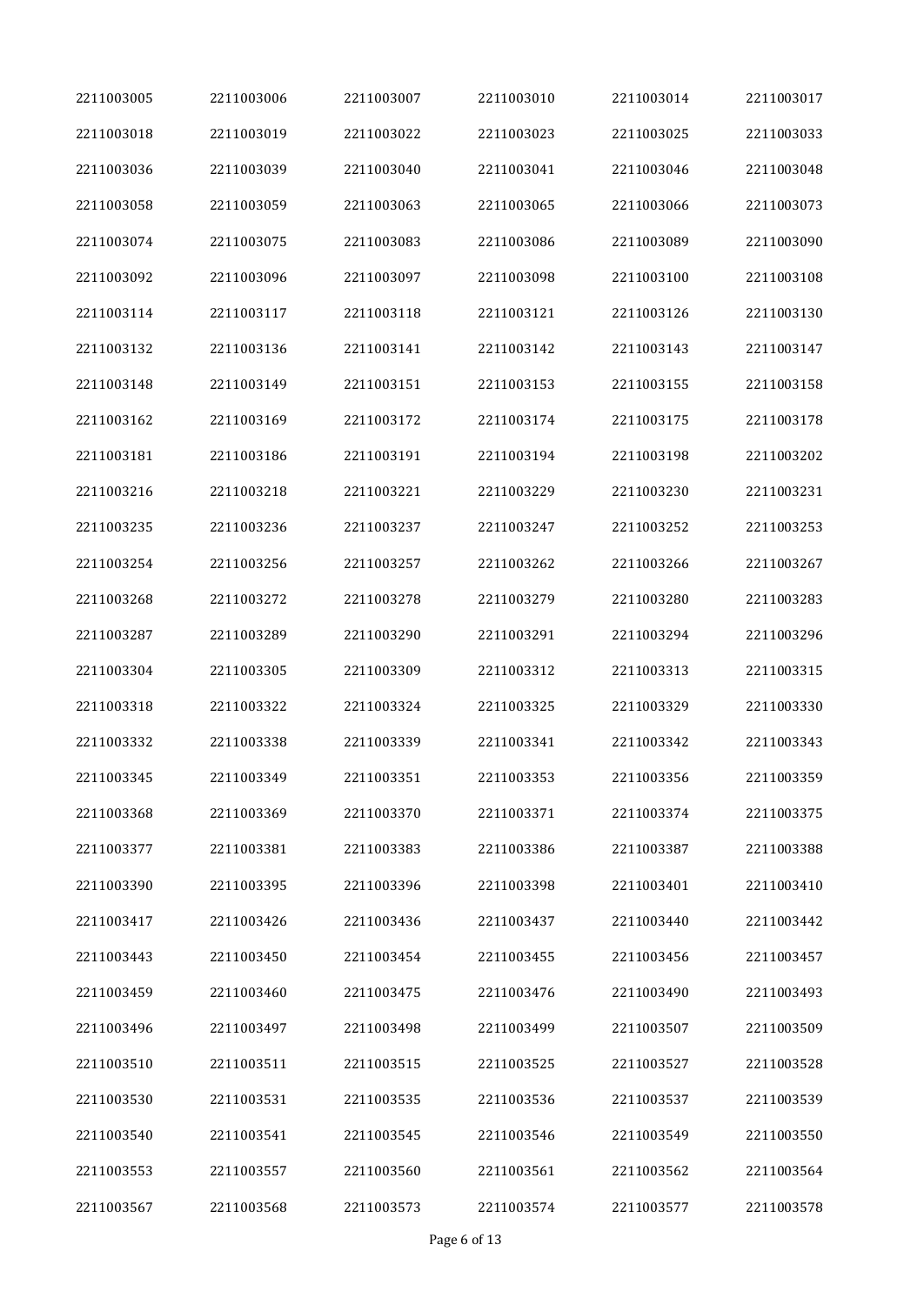| 2211003580 | 2211003582 | 2211003584 | 2211003588 | 2211003589 | 2211003593 |
|------------|------------|------------|------------|------------|------------|
| 2211003594 | 2211003598 | 2211003599 | 2211003602 | 2211003604 | 2211003606 |
| 2211003619 | 2211003621 | 2211003626 | 2211003628 | 2211003630 | 2211003632 |
| 2211003634 | 2211003637 | 2211003638 | 2211003639 | 2211003643 | 2211003655 |
| 2211003659 | 2211003662 | 2211003664 | 2211003667 | 2211003668 | 2211003669 |
| 2211003670 | 2211003675 | 2211003676 | 2211003677 | 2211003678 | 2211003680 |
| 2211003683 | 2211003686 | 2211003687 | 2211003692 | 2211003695 | 2211003696 |
| 2211003697 | 2211003698 | 2211003699 | 2211003702 | 2211003704 | 2211003706 |
| 2211003707 | 2211003710 | 2211003713 | 2211003714 | 2211003716 | 2211003720 |
| 2211003721 | 2211003722 | 2211003723 | 2211003727 | 2211003728 | 2211003729 |
| 2211003731 | 2211003742 | 2211003743 | 2211003744 | 2211003746 | 2211003747 |
| 2211003764 | 2211003767 | 2211003768 | 2211003771 | 2211003773 | 2211003776 |
| 2211003778 | 2211003783 | 2211003784 | 2211003793 | 2211003795 | 2211003797 |
| 2211003799 | 2211003802 | 2211003803 | 2211003804 | 2211003811 | 2211003820 |
| 2211003823 | 2211003826 | 2211003837 | 2211003838 | 2211003840 | 2211003844 |
| 2211003845 | 2211003846 | 2211003853 | 2211003854 | 2211003857 | 2211003860 |
| 2211003861 | 2211003867 | 2211003872 | 2211003877 | 2211003880 | 2211003881 |
| 2211003882 | 2211003885 | 2211003886 | 2211003887 | 2211003888 | 2211003889 |
| 2211003890 | 2211003891 | 2211003900 | 2211003902 | 2211003904 | 2211003905 |
| 2211003906 | 2211003910 | 2211003926 | 2211003928 | 2211003933 | 2211003940 |
| 2211003945 | 2211003949 | 2211003951 | 2211003952 | 2211003956 | 2211003957 |
| 2211003959 | 2211003965 | 2211003966 | 2211003970 | 2211003971 | 2211003974 |
| 2211003975 | 2211003976 | 2211003981 | 2211003988 | 2211003989 | 2211003994 |
| 2211003996 | 2211004001 | 2211004005 | 2211004006 | 2211004008 | 2211004009 |
| 2211004011 | 2211004013 | 2211004021 | 2211004022 | 2211004023 | 2211004024 |
| 2211004033 | 2211004034 | 2211004035 | 2211004036 | 2211004041 | 2211004048 |
| 2211004049 | 2211004051 | 2211004052 | 2211004054 | 2211004055 | 2211004060 |
| 2211004061 | 2211004066 | 2211004069 | 2211004071 | 2211004078 | 2211004084 |
| 2211004085 | 2211004088 | 2211004090 | 2211004092 | 2211004095 | 2211004096 |
| 2211004097 | 2211004106 | 2211004112 | 2211004113 | 2211004116 | 2211004117 |
| 2211004124 | 2211004126 | 2211004130 | 2211004131 | 2211004133 | 2211004135 |
| 2211004140 | 2211004141 | 2211004144 | 2211004145 | 2211004153 | 2211004161 |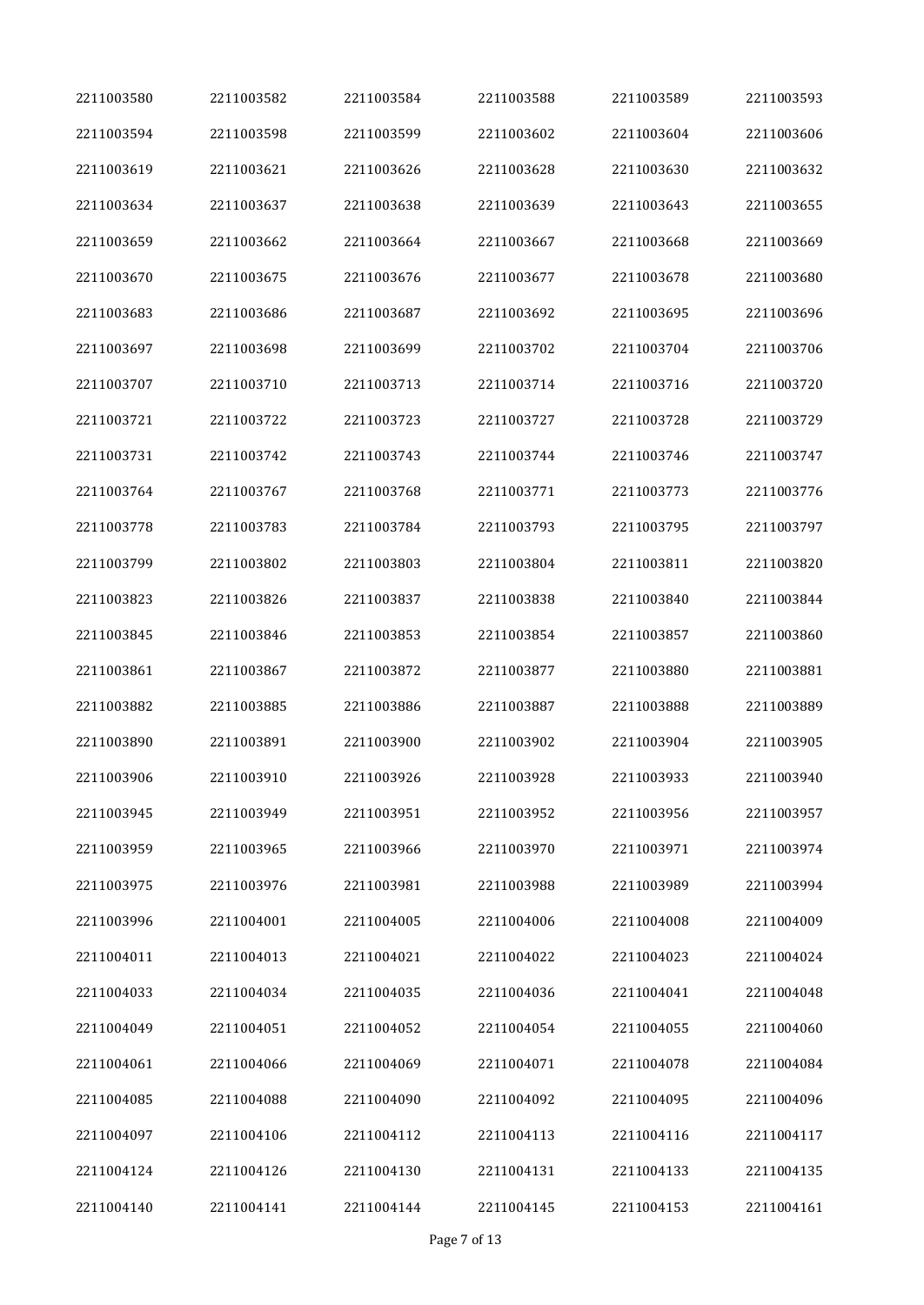| 2211004162 | 2211004164 | 2211004172 | 2211004174 | 2211004177 | 2211004182 |
|------------|------------|------------|------------|------------|------------|
| 2211004186 | 2211004188 | 2211004190 | 2211004191 | 2211004192 | 2211004193 |
| 2211004200 | 2211004208 | 2211004209 | 2211004215 | 2211004218 | 2211004220 |
| 2211004224 | 2211004226 | 2211004227 | 2211004229 | 2211004233 | 2211004237 |
| 2211004240 | 2211004242 | 2211004243 | 2211004245 | 2211004251 | 2211004262 |
| 2211004270 | 2211004272 | 2211004277 | 2211004278 | 2211004282 | 2211004283 |
| 2211004285 | 2211004290 | 2211004293 | 2211004294 | 2211004298 | 2211004304 |
| 2211004314 | 2211004316 | 2211004318 | 2211004326 | 2211004328 | 2211004332 |
| 2211004340 | 2211004341 | 2211004351 | 2211004357 | 2211004363 | 2211004369 |
| 2211004373 | 2211004379 | 2211004392 | 2211004396 | 2211004397 | 2211004398 |
| 2211004399 | 2211004400 | 2211004403 | 2211004408 | 2211004409 | 2211004412 |
| 2211004414 | 2211004417 | 2211004419 | 2211004421 | 2211004425 | 2211004433 |
| 2211004434 | 2211004437 | 2211004439 | 2211004441 | 2211004446 | 2211004449 |
| 2211004453 | 2211004462 | 2211004466 | 2211004469 | 2211004473 | 2211004481 |
| 2211004485 | 2211004486 | 2211004490 | 2211004491 | 2211004496 | 2211004497 |
| 2211004500 | 2211004503 | 2211004507 | 2211004508 | 2211004509 | 2211004517 |
| 2211004524 | 2211004529 | 2211004530 | 2211004531 | 2211004533 | 2211004536 |
| 2211004538 | 2211004539 | 2211004541 | 2211004543 | 2211004548 | 2211004554 |
| 2211004557 | 2211004559 | 2211004564 | 2211004566 | 2211004567 | 2211004568 |
| 2211004572 | 2211004577 | 2211004578 | 2211004580 | 2211004581 | 2211004583 |
| 2211004588 | 2211004590 | 2211004593 | 2211004594 | 2211004604 | 2211004610 |
| 2211004616 | 2211004617 | 2211004618 | 2211004624 | 2211004628 | 2211004630 |
| 2211004636 | 2211004638 | 2211004644 | 2211004647 | 2211004652 | 2211004655 |
| 2211004657 | 2211004658 | 2211004660 | 2211004663 | 2211004665 | 2211004666 |
| 2211004667 | 2211004668 | 2211004675 | 2211004678 | 2211004682 | 2211004686 |
| 2211004690 | 2211004691 | 2211004694 | 2211004695 | 2211004700 | 2211004701 |
| 2211004704 | 2211004705 | 2211004706 | 2211004709 | 2211004714 | 2211004715 |
| 2211004717 | 2211004722 | 2211004728 | 2211004731 | 2211004741 | 2211004742 |
| 2211004750 | 2211004752 | 2211004754 | 2211004756 | 2211004760 | 2211004762 |
| 2211004764 | 2211004765 | 2211004767 | 2211004772 | 2211004776 | 2211004779 |
| 2211004781 | 2211004783 | 2211004786 | 2211004787 | 2211004788 | 2211004793 |
| 2211004795 | 2211004799 | 2211004800 | 2211004802 | 2211004804 | 2211004805 |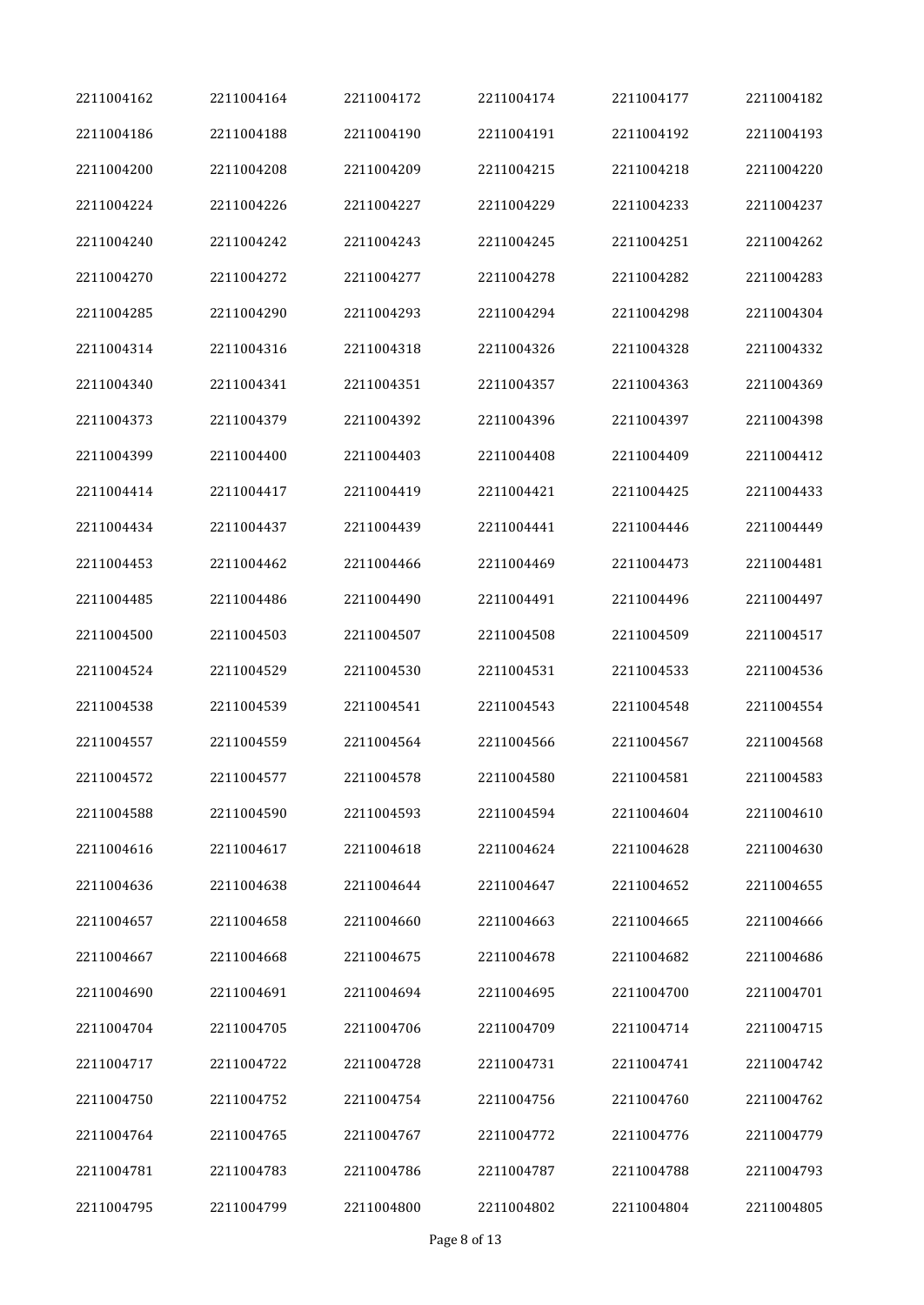| 2211004807 | 2211004809 | 2211004827 | 2211004828 | 2211004831 | 2211004833 |
|------------|------------|------------|------------|------------|------------|
| 2211004843 | 2211004847 | 2211004849 | 2211004851 | 2211004855 | 2211004857 |
| 2211004858 | 2211004862 | 2211004864 | 2211004866 | 2211004869 | 2211004874 |
| 2211004881 | 2211004886 | 2211004889 | 2211004892 | 2211004894 | 2211004896 |
| 2211004901 | 2211004902 | 2211004903 | 2211004904 | 2211004907 | 2211004908 |
| 2211004909 | 2211004917 | 2211004926 | 2211004931 | 2211004940 | 2211004943 |
| 2211004950 | 2211004951 | 2211004955 | 2211004956 | 2211004963 | 2211004964 |
| 2211004967 | 2211004975 | 2211004982 | 2211004983 | 2211004992 | 2211004993 |
| 2211004994 | 2211004997 | 2211005000 | 2211005006 | 2211005014 | 2211005015 |
| 2211005016 | 2211005022 | 2211005026 | 2211005027 | 2211005028 | 2211005033 |
| 2211005037 | 2211005041 | 2211005044 | 2211005045 | 2211005049 | 2211005052 |
| 2211005053 | 2211005055 | 2211005056 | 2211005057 | 2211005060 | 2211005063 |
| 2211005066 | 2211005069 | 2211005070 | 2211005076 | 2211005078 | 2211005079 |
| 2211005081 | 2211005084 | 2211005093 | 2211005094 | 2211005095 | 2211005097 |
| 2211005106 | 2211005108 | 2211005111 | 2211005112 | 2211005113 | 2211005115 |
| 2211005116 | 2211005117 | 2211005121 | 2211005123 | 2211005132 | 2211005133 |
| 2211005134 | 2211005136 | 2211005140 | 2211005147 | 2211005148 | 2211005156 |
| 2211005159 | 2211005163 | 2211005167 | 2211005168 | 2211005170 | 2211005175 |
| 2211005177 | 2211005178 | 2211005179 | 2211005185 | 2211005186 | 2211005189 |
| 2211005192 | 2211005195 | 2211005196 | 2211005199 | 2211005200 | 2211005204 |
| 2211005209 | 2211005213 | 2211005218 | 2211005219 | 2211005222 | 2211005232 |
| 2211005235 | 2211005237 | 2211005241 | 2211005242 | 2211005243 | 2211005252 |
| 2211005253 | 2211005258 | 2211005259 | 2211005260 | 2211005261 | 2211005266 |
| 2211005267 | 2211005268 | 2211005269 | 2211005270 | 2211005274 | 2211005275 |
| 2211005276 | 2211005277 | 2211005281 | 2211005283 | 2211005291 | 2211005293 |
| 2211005296 | 2211005305 | 2211005307 | 2211005312 | 2211005325 | 2211005326 |
| 2211005332 | 2211005333 | 2211005334 | 2211005337 | 2211005338 | 2211005344 |
| 2211005347 | 2211005352 | 2211005355 | 2211005357 | 2211005358 | 2211005359 |
| 2211005364 | 2211005375 | 2211005376 | 2211005384 | 2211005385 | 2211005386 |
| 2211005387 | 2211005392 | 2211005404 | 2211005405 | 2211005412 | 2211005416 |
| 2211005419 | 2211005421 | 2211005426 | 2211005431 | 2211005434 | 2211005438 |
| 2211005440 | 2211005443 | 2211005444 | 2211005445 | 2211005446 | 2211005449 |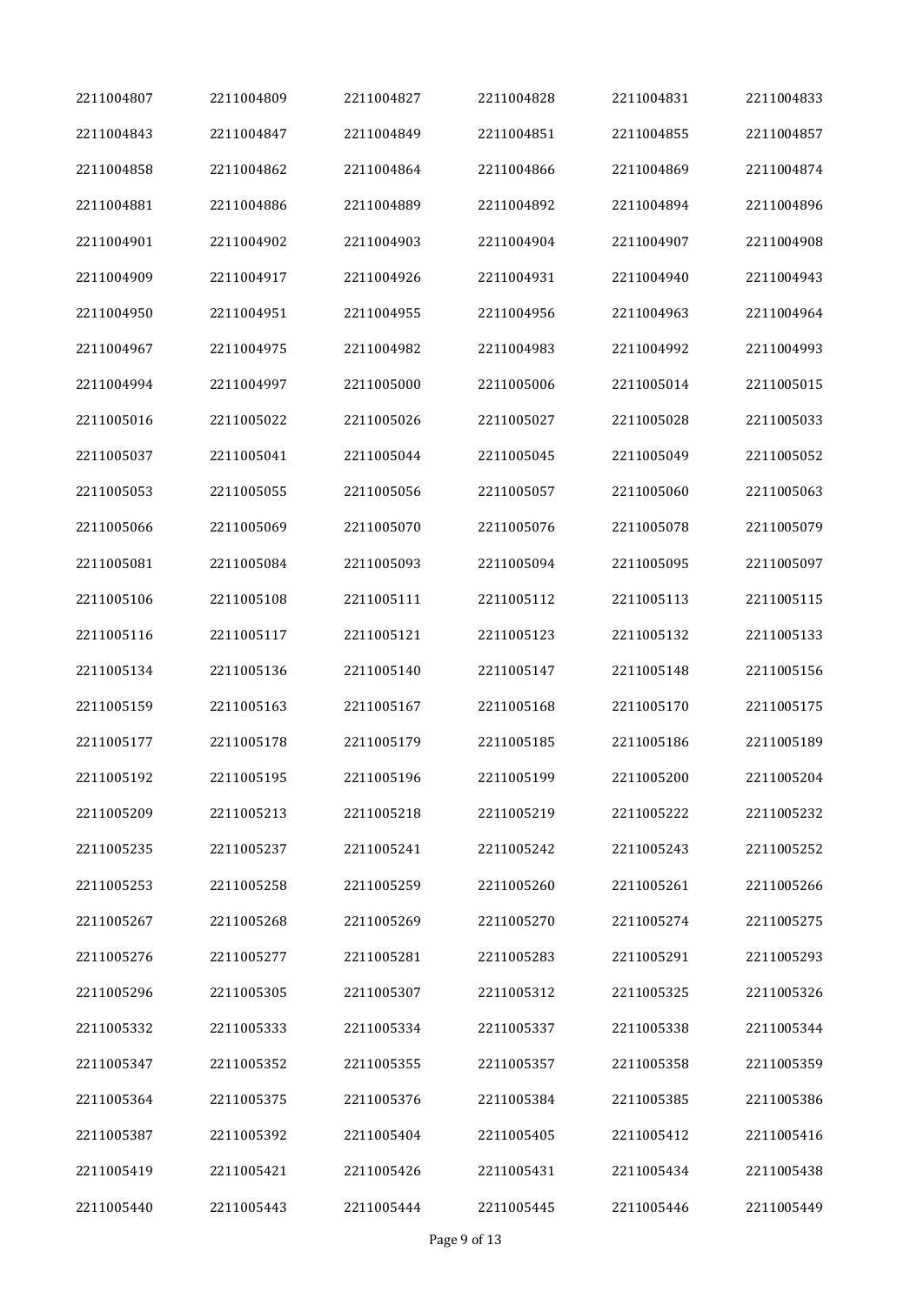| 2211005450 | 2211005451 | 2211005453 | 2211005455 | 2211005456 | 2211005461 |
|------------|------------|------------|------------|------------|------------|
| 2211005463 | 2211005465 | 2211005468 | 2211005470 | 2211005475 | 2211005482 |
| 2211005483 | 2211005487 | 2211005489 | 2211005492 | 2211005494 | 2211005499 |
| 2211005508 | 2211005509 | 2211005517 | 2211005519 | 2211005521 | 2211005522 |
| 2211005523 | 2211005527 | 2211005533 | 2211005534 | 2211005539 | 2211005546 |
| 2211005550 | 2211005554 | 2211005556 | 2211005557 | 2211005559 | 2211005560 |
| 2211005561 | 2211005562 | 2211005566 | 2211005569 | 2211005571 | 2211005577 |
| 2211005580 | 2211005581 | 2211005583 | 2211005585 | 2211005594 | 2211005598 |
| 2211005605 | 2211005606 | 2211005608 | 2211005609 | 2211005614 | 2211005615 |
| 2211005620 | 2211005621 | 2211005623 | 2211005624 | 2211005625 | 2211005627 |
| 2211005628 | 2211005634 | 2211005638 | 2211005639 | 2211005645 | 2211005650 |
| 2211005651 | 2211005653 | 2211005658 | 2211005662 | 2211005666 | 2211005677 |
| 2211005679 | 2211005687 | 2211005689 | 2211005692 | 2211005701 | 2211005703 |
| 2211005704 | 2211005706 | 2211005709 | 2211005710 | 2211005716 | 2211005717 |
| 2211005718 | 2211005720 | 2211005721 | 2211005730 | 2211005732 | 2211005738 |
| 2211005751 | 2211005753 | 2211005759 | 2211005762 | 2211005763 | 2211005764 |
| 2211005765 | 2211005767 | 2211005773 | 2211005775 | 2211005781 | 2211005788 |
| 2211005789 | 2211005790 | 2211005792 | 2211005793 | 2211005796 | 2211005803 |
| 2211005809 | 2211005810 | 2211005813 | 2211005817 | 2211005818 | 2211005819 |
| 2211005821 | 2211005824 | 2211005826 | 2211005828 | 2211005836 | 2211005837 |
| 2211005847 | 2211005853 | 2211005854 | 2211005860 | 2211005866 | 2211005878 |
| 2211005880 | 2211005885 | 2211005887 | 2211005889 | 2211005895 | 2211005897 |
| 2211005901 | 2211005902 | 2211005905 | 2211005908 | 2211005910 | 2211005913 |
| 2211005926 | 2211005927 | 2211005928 | 2211005935 | 2211005938 | 2211005939 |
| 2211005942 | 2211005943 | 2211005944 | 2211005949 | 2211005950 | 2211005951 |
| 2211005955 | 2211005956 | 2211005957 | 2211005958 | 2211005963 | 2211005966 |
| 2211005969 | 2211005978 | 2211005980 | 2211005986 | 2211005991 | 2211005996 |
| 2211006000 | 2211006001 | 2211006011 | 2211006012 | 2211006013 | 2211006023 |
| 2211006025 | 2211006026 | 2211006028 | 2211006037 | 2211006041 | 2211006051 |
| 2211006056 | 2211006057 | 2211006058 | 2211006060 | 2211006061 | 2211006067 |
| 2211006068 | 2211006069 | 2211006072 | 2211006073 | 2211006074 | 2211006084 |
| 2211006085 | 2211006087 | 2211006096 | 2211006100 | 2211006101 | 2211006104 |
|            |            |            |            |            |            |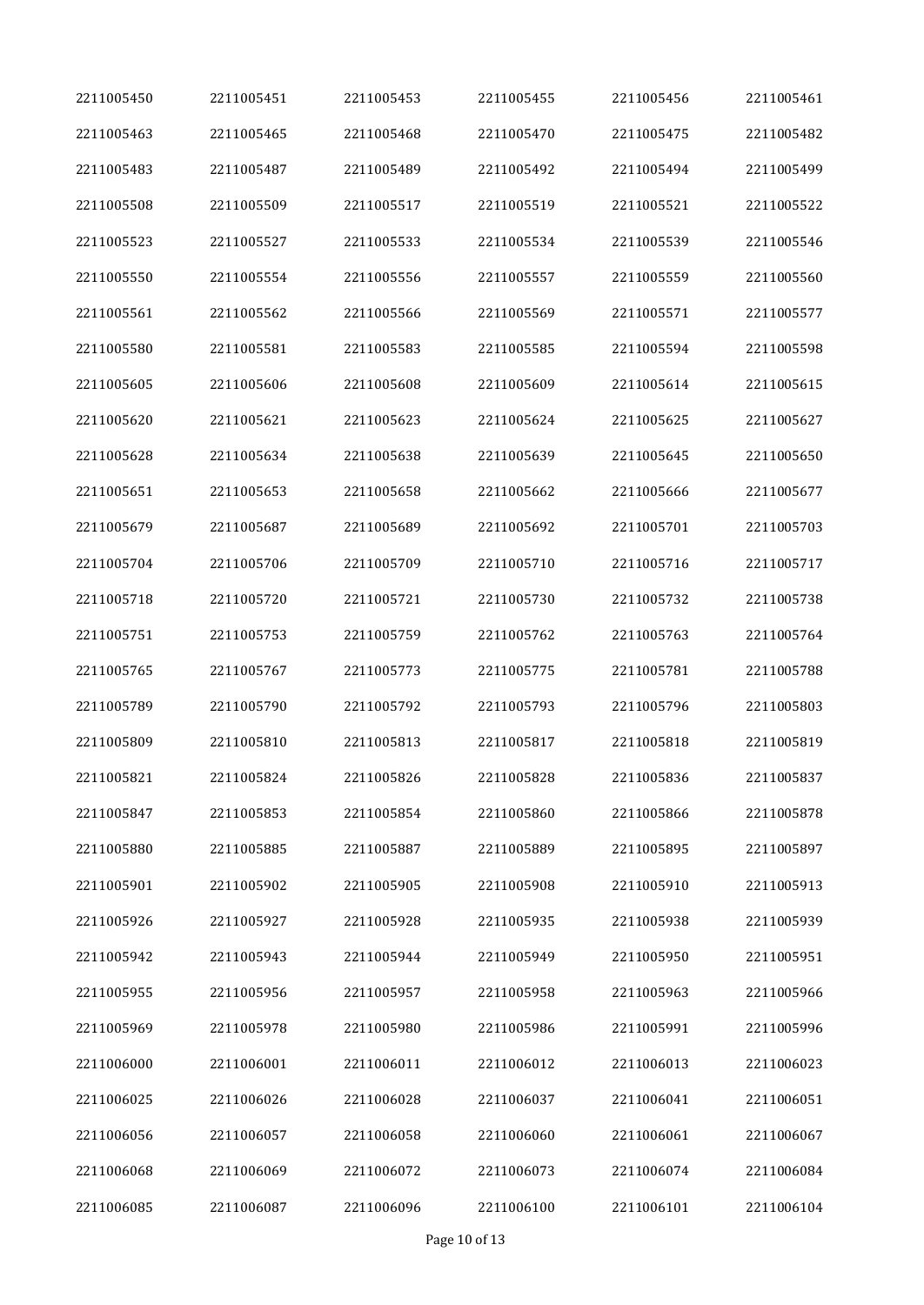| 2211006105 | 2211006109 | 2211006110 | 2211006111 | 2211006118 | 2211006120 |
|------------|------------|------------|------------|------------|------------|
| 2211006125 | 2211006129 | 2211006130 | 2211006137 | 2211006138 | 2211006139 |
| 2211006142 | 2211006156 | 2211006161 | 2211006165 | 2211006167 | 2211006168 |
| 2211006175 | 2211006176 | 2211006178 | 2211006181 | 2211006189 | 2211006191 |
| 2211006200 | 2211006202 | 2211006213 | 2211006217 | 2211006219 | 2211006220 |
| 2211006224 | 2211006226 | 2211006227 | 2211006232 | 2211006241 | 2211006245 |
| 2211006256 | 2211006261 | 2211006262 | 2211006267 | 2211006271 | 2211006273 |
| 2211006274 | 2211006276 | 2211006281 | 2211006282 | 2211006290 | 2211006293 |
| 2211006299 | 2211006300 | 2211006301 | 2211006308 | 2211006317 | 2211006324 |
| 2211006326 | 2211006338 | 2211006340 | 2211006342 | 2211006344 | 2211006347 |
| 2211006349 | 2211006352 | 2211006353 | 2211006358 | 2211006360 | 2211006364 |
| 2211006365 | 2211006372 | 2211006373 | 2211006375 | 2211006378 | 2211006383 |
| 2211006386 | 2211006388 | 2211006391 | 2211006393 | 2211006400 | 2211006404 |
| 2211006408 | 2211006415 | 2211006417 | 2211006419 | 2211006420 | 2211006426 |
| 2211006428 | 2211006429 | 2211006432 | 2211006434 | 2211006437 | 2211006439 |
| 2211006440 | 2211006448 | 2211006452 | 2211006459 | 2211006468 | 2211006473 |
| 2211006477 | 2211006481 | 2211006485 | 2211006493 | 2211006494 | 2211006497 |
| 2211006508 | 2211006513 | 2211006518 | 2211006521 | 2211006522 | 2211006523 |
| 2211006529 | 2211006531 | 2211006532 | 2211006534 | 2211006535 | 2211006560 |
| 2211006562 | 2211006563 | 2211006567 | 2211006570 | 2211006571 | 2211006575 |
| 2211006579 | 2211006582 | 2211006586 | 2211006591 | 2211006598 | 2211006599 |
| 2211006600 | 2211006601 | 2211006606 | 2211006608 | 2211006613 | 2211006615 |
| 2211006617 | 2211006618 | 2211006619 | 2211006620 | 2211006630 | 2211006632 |
| 2211006635 | 2211006641 | 2211006648 | 2211006649 | 2211006652 | 2211006653 |
| 2211006655 | 2211006661 | 2211006663 | 2211006665 | 2211006669 | 2211006674 |
| 2211006677 | 2211006679 | 2211006683 | 2211006684 | 2211006686 | 2211006690 |
| 2211006691 | 2211006701 | 2211006704 | 2211006714 | 2211006719 | 2211006721 |
| 2211006722 | 2211006726 | 2211006727 | 2211006738 | 2211006747 | 2211006749 |
| 2211006753 | 2211006755 | 2211006761 | 2211006762 | 2211006763 | 2211006766 |
| 2211006769 | 2211006772 | 2211006779 | 2211006783 | 2211006785 | 2211006791 |
| 2211006793 | 2211006800 | 2211006801 | 2211006803 | 2211006804 | 2211006806 |
| 2211006811 | 2211006818 | 2211006819 | 2211006821 | 2211006825 | 2211006826 |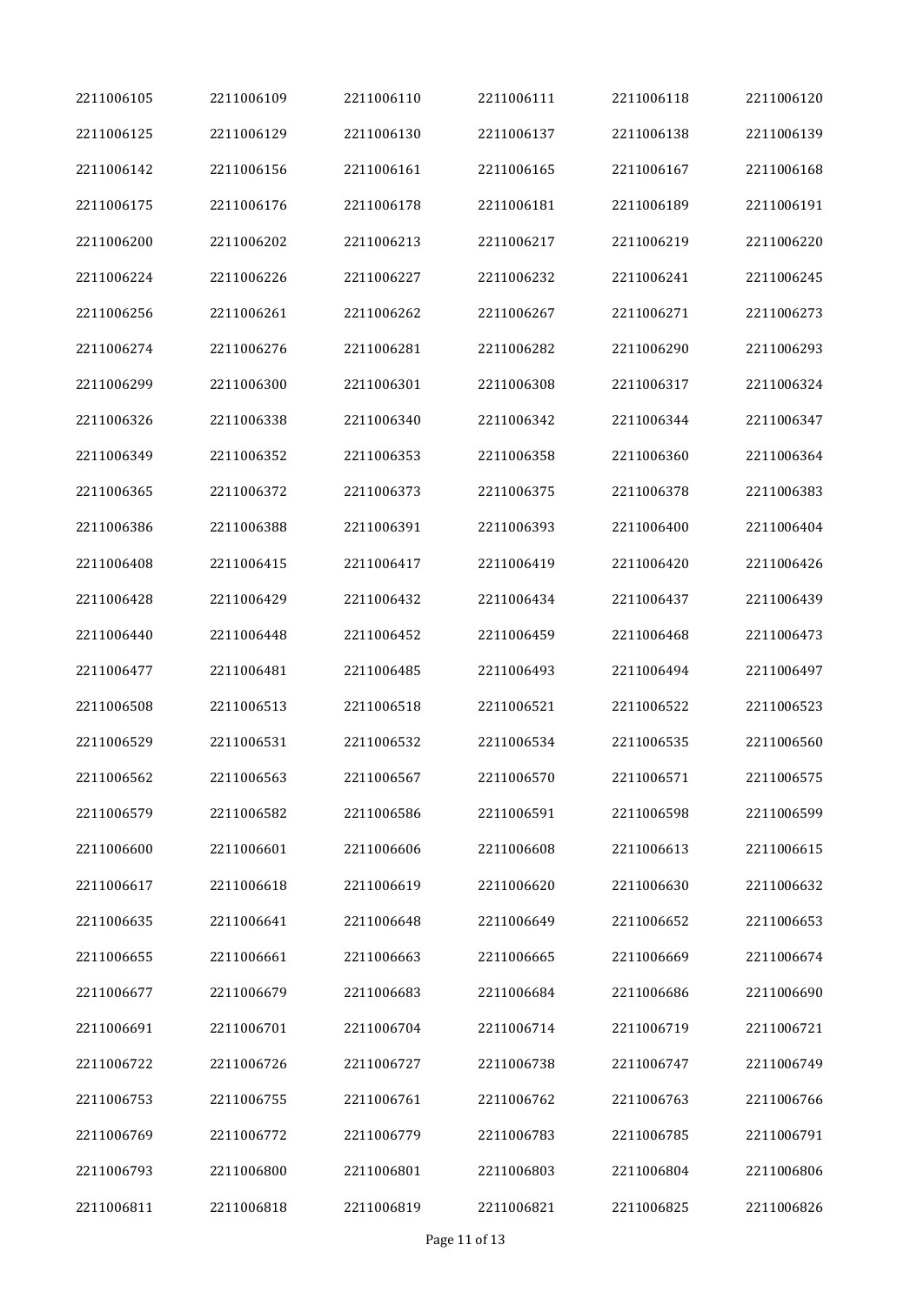| 2211006856<br>2211006849<br>2211006852<br>2211006853<br>2211006857<br>2211006861<br>2211006862<br>2211006863<br>2211006864<br>2211006875<br>2211006880<br>2211006881<br>2211006883<br>2211006886<br>2211006893<br>2211006900<br>2211006908<br>2211006909<br>2211006912<br>2211006899<br>2211006915<br>2211006916<br>2211006918<br>2211006927<br>2211006938<br>2211006941<br>2211006944<br>2211006945<br>2211006948<br>2211006953<br>2211006983<br>2211006985<br>2211006962<br>2211006965<br>2211006966<br>2211006989<br>2211006991<br>2211006997<br>2211007001<br>2211007007<br>2211007010<br>2211007012<br>2211007023<br>2211007027<br>2211007030<br>2211007038<br>2211007041<br>2211007033<br>2211007037<br>2211007042<br>2211007057<br>2211007060<br>2211007068<br>2211007055<br>2211007064<br>2211007094<br>2211007095<br>2211007071<br>2211007084<br>2211007085<br>2211007099<br>2211007106<br>2211007107<br>2211007112<br>2211007113<br>2211007134<br>2211007144<br>2211007145<br>2211007148<br>2211007149<br>2211007161<br>2211007163<br>2211007166<br>2211007169<br>2211007170<br>2211007188<br>2211007178<br>2211007179<br>2211007182<br>2211007190<br>2211007199<br>2211007200<br>2211007202<br>2211007203<br>2211007205<br>2211007212<br>2211007215<br>2211007218<br>2211007228<br>2211007234<br>2211007248<br>2211007251<br>2211007261<br>2211007240<br>2211007250<br>2211007268<br>2211007270<br>2211007271<br>2211007274<br>2211007277<br>2211007284<br>2211007290<br>2211007294<br>2211007296<br>2211007300<br>2211007306<br>2211007310<br>2211007319<br>2211007325<br>2211007334<br>2211007343<br>2211007351<br>2211007357<br>2211007358<br>2211007338<br>2211007364<br>2211007378<br>2211007360<br>2211007361<br>2211007379<br>2211007394<br>2211007401<br>2211007403<br>2211007405<br>2211007409<br>2211007418<br>2211007420<br>2211007422<br>2211007437<br>2211007439<br>2211007455<br>2211007458<br>2211007462<br>2211007464<br>2211007467<br>2211007473<br>2211007476<br>2211007482<br>2211007484<br>2211007486<br>2211007502<br>2211007491<br>2211007497<br>2211007499<br>2211007508<br>2211007511<br>2211007513<br>2211007518<br>2211007525<br>2211007527<br>2211007535<br>2211007536<br>2211007539<br>2211007542<br>2211007545 | 2211006836 | 2211006838 | 2211006843 | 2211006845 | 2211006847 | 2211006848 |
|--------------------------------------------------------------------------------------------------------------------------------------------------------------------------------------------------------------------------------------------------------------------------------------------------------------------------------------------------------------------------------------------------------------------------------------------------------------------------------------------------------------------------------------------------------------------------------------------------------------------------------------------------------------------------------------------------------------------------------------------------------------------------------------------------------------------------------------------------------------------------------------------------------------------------------------------------------------------------------------------------------------------------------------------------------------------------------------------------------------------------------------------------------------------------------------------------------------------------------------------------------------------------------------------------------------------------------------------------------------------------------------------------------------------------------------------------------------------------------------------------------------------------------------------------------------------------------------------------------------------------------------------------------------------------------------------------------------------------------------------------------------------------------------------------------------------------------------------------------------------------------------------------------------------------------------------------------------------------------------------------------------------------------------------------------------------------------------------------------------------------------------------------------------------------------------------------------------------------------------------------------|------------|------------|------------|------------|------------|------------|
|                                                                                                                                                                                                                                                                                                                                                                                                                                                                                                                                                                                                                                                                                                                                                                                                                                                                                                                                                                                                                                                                                                                                                                                                                                                                                                                                                                                                                                                                                                                                                                                                                                                                                                                                                                                                                                                                                                                                                                                                                                                                                                                                                                                                                                                        |            |            |            |            |            | 2211006858 |
|                                                                                                                                                                                                                                                                                                                                                                                                                                                                                                                                                                                                                                                                                                                                                                                                                                                                                                                                                                                                                                                                                                                                                                                                                                                                                                                                                                                                                                                                                                                                                                                                                                                                                                                                                                                                                                                                                                                                                                                                                                                                                                                                                                                                                                                        |            |            |            |            |            | 2211006878 |
|                                                                                                                                                                                                                                                                                                                                                                                                                                                                                                                                                                                                                                                                                                                                                                                                                                                                                                                                                                                                                                                                                                                                                                                                                                                                                                                                                                                                                                                                                                                                                                                                                                                                                                                                                                                                                                                                                                                                                                                                                                                                                                                                                                                                                                                        |            |            |            |            |            | 2211006898 |
|                                                                                                                                                                                                                                                                                                                                                                                                                                                                                                                                                                                                                                                                                                                                                                                                                                                                                                                                                                                                                                                                                                                                                                                                                                                                                                                                                                                                                                                                                                                                                                                                                                                                                                                                                                                                                                                                                                                                                                                                                                                                                                                                                                                                                                                        |            |            |            |            |            | 2211006914 |
|                                                                                                                                                                                                                                                                                                                                                                                                                                                                                                                                                                                                                                                                                                                                                                                                                                                                                                                                                                                                                                                                                                                                                                                                                                                                                                                                                                                                                                                                                                                                                                                                                                                                                                                                                                                                                                                                                                                                                                                                                                                                                                                                                                                                                                                        |            |            |            |            |            | 2211006940 |
|                                                                                                                                                                                                                                                                                                                                                                                                                                                                                                                                                                                                                                                                                                                                                                                                                                                                                                                                                                                                                                                                                                                                                                                                                                                                                                                                                                                                                                                                                                                                                                                                                                                                                                                                                                                                                                                                                                                                                                                                                                                                                                                                                                                                                                                        |            |            |            |            |            | 2211006957 |
|                                                                                                                                                                                                                                                                                                                                                                                                                                                                                                                                                                                                                                                                                                                                                                                                                                                                                                                                                                                                                                                                                                                                                                                                                                                                                                                                                                                                                                                                                                                                                                                                                                                                                                                                                                                                                                                                                                                                                                                                                                                                                                                                                                                                                                                        |            |            |            |            |            | 2211006988 |
|                                                                                                                                                                                                                                                                                                                                                                                                                                                                                                                                                                                                                                                                                                                                                                                                                                                                                                                                                                                                                                                                                                                                                                                                                                                                                                                                                                                                                                                                                                                                                                                                                                                                                                                                                                                                                                                                                                                                                                                                                                                                                                                                                                                                                                                        |            |            |            |            |            | 2211007008 |
|                                                                                                                                                                                                                                                                                                                                                                                                                                                                                                                                                                                                                                                                                                                                                                                                                                                                                                                                                                                                                                                                                                                                                                                                                                                                                                                                                                                                                                                                                                                                                                                                                                                                                                                                                                                                                                                                                                                                                                                                                                                                                                                                                                                                                                                        |            |            |            |            |            | 2211007031 |
|                                                                                                                                                                                                                                                                                                                                                                                                                                                                                                                                                                                                                                                                                                                                                                                                                                                                                                                                                                                                                                                                                                                                                                                                                                                                                                                                                                                                                                                                                                                                                                                                                                                                                                                                                                                                                                                                                                                                                                                                                                                                                                                                                                                                                                                        |            |            |            |            |            | 2211007054 |
|                                                                                                                                                                                                                                                                                                                                                                                                                                                                                                                                                                                                                                                                                                                                                                                                                                                                                                                                                                                                                                                                                                                                                                                                                                                                                                                                                                                                                                                                                                                                                                                                                                                                                                                                                                                                                                                                                                                                                                                                                                                                                                                                                                                                                                                        |            |            |            |            |            | 2211007070 |
|                                                                                                                                                                                                                                                                                                                                                                                                                                                                                                                                                                                                                                                                                                                                                                                                                                                                                                                                                                                                                                                                                                                                                                                                                                                                                                                                                                                                                                                                                                                                                                                                                                                                                                                                                                                                                                                                                                                                                                                                                                                                                                                                                                                                                                                        |            |            |            |            |            | 2211007098 |
|                                                                                                                                                                                                                                                                                                                                                                                                                                                                                                                                                                                                                                                                                                                                                                                                                                                                                                                                                                                                                                                                                                                                                                                                                                                                                                                                                                                                                                                                                                                                                                                                                                                                                                                                                                                                                                                                                                                                                                                                                                                                                                                                                                                                                                                        |            |            |            |            |            | 2211007121 |
|                                                                                                                                                                                                                                                                                                                                                                                                                                                                                                                                                                                                                                                                                                                                                                                                                                                                                                                                                                                                                                                                                                                                                                                                                                                                                                                                                                                                                                                                                                                                                                                                                                                                                                                                                                                                                                                                                                                                                                                                                                                                                                                                                                                                                                                        |            |            |            |            |            | 2211007150 |
|                                                                                                                                                                                                                                                                                                                                                                                                                                                                                                                                                                                                                                                                                                                                                                                                                                                                                                                                                                                                                                                                                                                                                                                                                                                                                                                                                                                                                                                                                                                                                                                                                                                                                                                                                                                                                                                                                                                                                                                                                                                                                                                                                                                                                                                        |            |            |            |            |            | 2211007177 |
|                                                                                                                                                                                                                                                                                                                                                                                                                                                                                                                                                                                                                                                                                                                                                                                                                                                                                                                                                                                                                                                                                                                                                                                                                                                                                                                                                                                                                                                                                                                                                                                                                                                                                                                                                                                                                                                                                                                                                                                                                                                                                                                                                                                                                                                        |            |            |            |            |            | 2211007195 |
|                                                                                                                                                                                                                                                                                                                                                                                                                                                                                                                                                                                                                                                                                                                                                                                                                                                                                                                                                                                                                                                                                                                                                                                                                                                                                                                                                                                                                                                                                                                                                                                                                                                                                                                                                                                                                                                                                                                                                                                                                                                                                                                                                                                                                                                        |            |            |            |            |            | 2211007209 |
|                                                                                                                                                                                                                                                                                                                                                                                                                                                                                                                                                                                                                                                                                                                                                                                                                                                                                                                                                                                                                                                                                                                                                                                                                                                                                                                                                                                                                                                                                                                                                                                                                                                                                                                                                                                                                                                                                                                                                                                                                                                                                                                                                                                                                                                        |            |            |            |            |            | 2211007239 |
|                                                                                                                                                                                                                                                                                                                                                                                                                                                                                                                                                                                                                                                                                                                                                                                                                                                                                                                                                                                                                                                                                                                                                                                                                                                                                                                                                                                                                                                                                                                                                                                                                                                                                                                                                                                                                                                                                                                                                                                                                                                                                                                                                                                                                                                        |            |            |            |            |            | 2211007267 |
|                                                                                                                                                                                                                                                                                                                                                                                                                                                                                                                                                                                                                                                                                                                                                                                                                                                                                                                                                                                                                                                                                                                                                                                                                                                                                                                                                                                                                                                                                                                                                                                                                                                                                                                                                                                                                                                                                                                                                                                                                                                                                                                                                                                                                                                        |            |            |            |            |            | 2211007279 |
|                                                                                                                                                                                                                                                                                                                                                                                                                                                                                                                                                                                                                                                                                                                                                                                                                                                                                                                                                                                                                                                                                                                                                                                                                                                                                                                                                                                                                                                                                                                                                                                                                                                                                                                                                                                                                                                                                                                                                                                                                                                                                                                                                                                                                                                        |            |            |            |            |            | 2211007305 |
|                                                                                                                                                                                                                                                                                                                                                                                                                                                                                                                                                                                                                                                                                                                                                                                                                                                                                                                                                                                                                                                                                                                                                                                                                                                                                                                                                                                                                                                                                                                                                                                                                                                                                                                                                                                                                                                                                                                                                                                                                                                                                                                                                                                                                                                        |            |            |            |            |            | 2211007337 |
|                                                                                                                                                                                                                                                                                                                                                                                                                                                                                                                                                                                                                                                                                                                                                                                                                                                                                                                                                                                                                                                                                                                                                                                                                                                                                                                                                                                                                                                                                                                                                                                                                                                                                                                                                                                                                                                                                                                                                                                                                                                                                                                                                                                                                                                        |            |            |            |            |            | 2211007359 |
|                                                                                                                                                                                                                                                                                                                                                                                                                                                                                                                                                                                                                                                                                                                                                                                                                                                                                                                                                                                                                                                                                                                                                                                                                                                                                                                                                                                                                                                                                                                                                                                                                                                                                                                                                                                                                                                                                                                                                                                                                                                                                                                                                                                                                                                        |            |            |            |            |            | 2211007382 |
|                                                                                                                                                                                                                                                                                                                                                                                                                                                                                                                                                                                                                                                                                                                                                                                                                                                                                                                                                                                                                                                                                                                                                                                                                                                                                                                                                                                                                                                                                                                                                                                                                                                                                                                                                                                                                                                                                                                                                                                                                                                                                                                                                                                                                                                        |            |            |            |            |            | 2211007416 |
|                                                                                                                                                                                                                                                                                                                                                                                                                                                                                                                                                                                                                                                                                                                                                                                                                                                                                                                                                                                                                                                                                                                                                                                                                                                                                                                                                                                                                                                                                                                                                                                                                                                                                                                                                                                                                                                                                                                                                                                                                                                                                                                                                                                                                                                        |            |            |            |            |            | 2211007441 |
|                                                                                                                                                                                                                                                                                                                                                                                                                                                                                                                                                                                                                                                                                                                                                                                                                                                                                                                                                                                                                                                                                                                                                                                                                                                                                                                                                                                                                                                                                                                                                                                                                                                                                                                                                                                                                                                                                                                                                                                                                                                                                                                                                                                                                                                        |            |            |            |            |            | 2211007468 |
|                                                                                                                                                                                                                                                                                                                                                                                                                                                                                                                                                                                                                                                                                                                                                                                                                                                                                                                                                                                                                                                                                                                                                                                                                                                                                                                                                                                                                                                                                                                                                                                                                                                                                                                                                                                                                                                                                                                                                                                                                                                                                                                                                                                                                                                        |            |            |            |            |            | 2211007488 |
|                                                                                                                                                                                                                                                                                                                                                                                                                                                                                                                                                                                                                                                                                                                                                                                                                                                                                                                                                                                                                                                                                                                                                                                                                                                                                                                                                                                                                                                                                                                                                                                                                                                                                                                                                                                                                                                                                                                                                                                                                                                                                                                                                                                                                                                        |            |            |            |            |            | 2211007510 |
|                                                                                                                                                                                                                                                                                                                                                                                                                                                                                                                                                                                                                                                                                                                                                                                                                                                                                                                                                                                                                                                                                                                                                                                                                                                                                                                                                                                                                                                                                                                                                                                                                                                                                                                                                                                                                                                                                                                                                                                                                                                                                                                                                                                                                                                        |            |            |            |            |            | 2211007529 |
|                                                                                                                                                                                                                                                                                                                                                                                                                                                                                                                                                                                                                                                                                                                                                                                                                                                                                                                                                                                                                                                                                                                                                                                                                                                                                                                                                                                                                                                                                                                                                                                                                                                                                                                                                                                                                                                                                                                                                                                                                                                                                                                                                                                                                                                        |            |            |            |            |            | 2211007546 |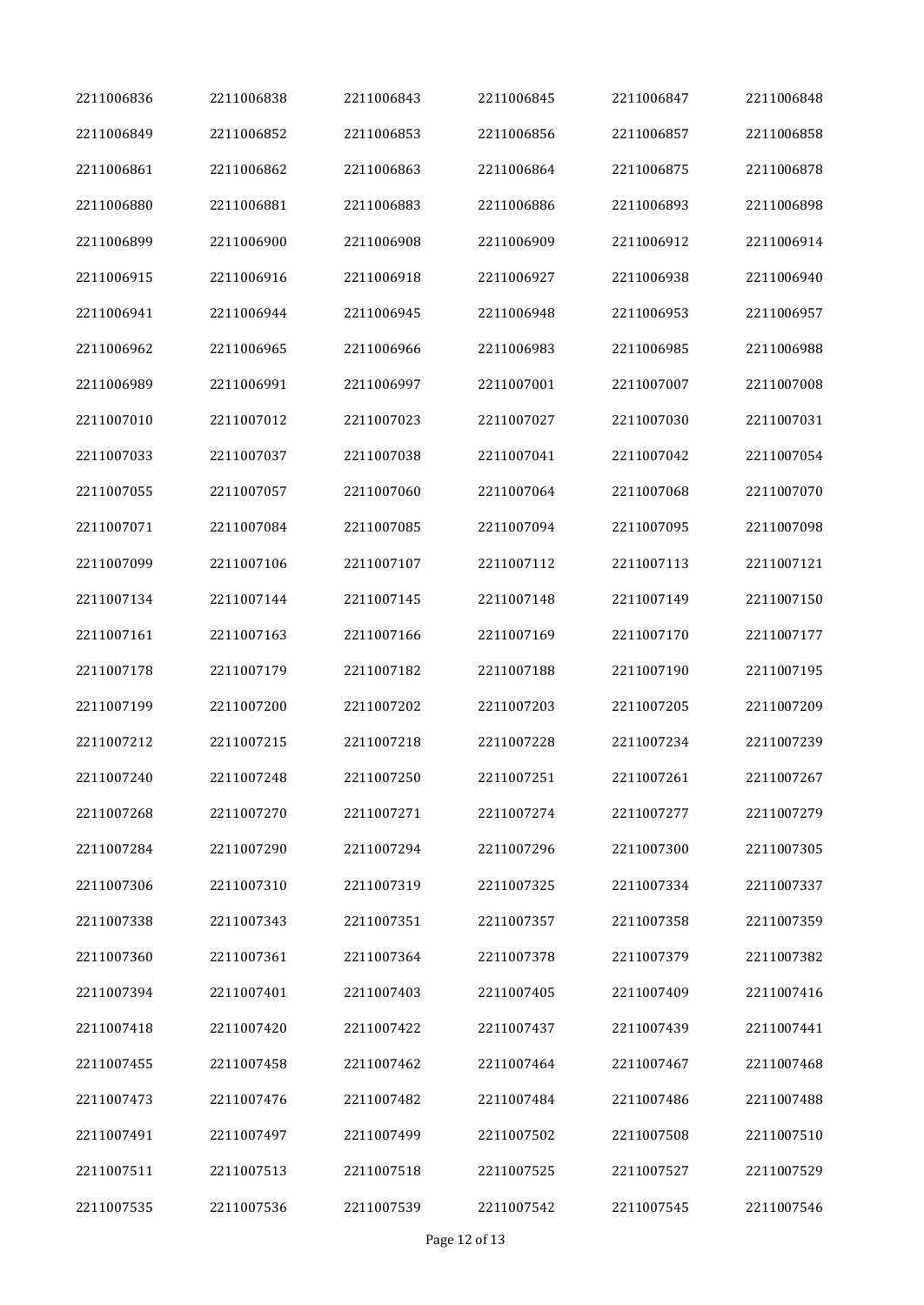| 2211007551 | 2211007553 | 2211007557 | 2211007560 | 2211007565 | 2211007568 |
|------------|------------|------------|------------|------------|------------|
| 2211007570 | 2211007574 | 2211007582 | 2211007584 | 2211007586 | 2211007592 |
| 2211007593 | 2211007594 | 2211007602 | 2211007603 | 2211007606 | 2211007631 |
| 2211007634 | 2211007635 | 2211007639 | 2211007644 | 2211007651 | 2211007653 |
| 2211007654 | 2211007656 | 2211007662 | 2211007665 | 2211007671 | 2211007672 |
| 2211007677 | 2211007679 | 2211007682 | 2211007683 | 2211007693 | 2211007694 |
| 2211007695 | 2211007701 | 2211007702 | 2211007703 | 2211007705 | 2211007708 |
| 2211007709 | 2211007711 | 2211007713 | 2211007715 | 2211007716 | 2211007719 |
| 2211007724 | 2211007725 | 2211007731 | 2211007737 | 2211007740 | 2211007746 |
| 2211007747 | 2211007749 | 2211007752 | 2211007756 | 2211007760 | 2211007763 |
| 2211007764 | 2211007765 | 2211007766 | 2211007771 | 2211007773 | 2211007778 |
| 2211007785 | 2211007788 | 2211007790 | 2211007792 | 2211007793 | 2211007795 |
| 2211007802 | 2211007805 | 2211007817 | 2211007819 | 2211007820 | 2211007824 |
| 2211007827 | 2211007833 | 2211007835 | 2211007839 | 2211007840 | 2211007847 |
| 2211007848 | 2211007849 | 2211007850 | 2211007852 | 2211007856 | 2211007858 |
| 2211007866 | 2211007867 | 2211007870 | 2211007871 | 2211007875 | 2211007879 |
| 2211007881 | 2211007885 | 2211007895 | 2211007897 | 2211007902 | 2211007904 |
| 2211007905 | 2211007906 | 2211007910 | 2211007915 | 2211007916 | 2211007920 |
| 2211007922 | 2211007932 | 2211007933 | 2211007942 | 2211007944 | 2211007946 |
| 2211007950 | 2211007954 | 2211007955 | 2211007962 | 2211007967 | 2211007969 |
| 2211007971 | 2211007975 | 2211007977 | 2211007978 | 2211007990 | 2211007991 |
| 2211007995 | 2211007997 | 2211008000 | 2211008002 | 2211008004 | 2211008008 |
| 2211008012 |            |            |            |            |            |

NOTE:- The Scrutiny of Documents of the above candidates will be held on 09.12.2021 at 09:00 A.M. in Parade Ground,Sector-5,Panchkula. The candidates are advised to bring download scrutiny form,all original documents, set of self attested copies of all documents,one id proof and copy of downloaded application form for scrutiny of documents.

2. Candidates shall fill the scrutiny form attached with this notice and bring the filled and signed form at the time of scrutiny.

3. While every care has been taken in preparing and uploading the result, possibility of inadvertent/technical errors cannot be ruled out. The Commission reserves the right to rectify the same later on.

4. The result is also available on the website of HSSC i.e. www.hssc.gov.in .

 Sd/- Secretary Haryana Staff Selection Commission Dated:-02.12.2021